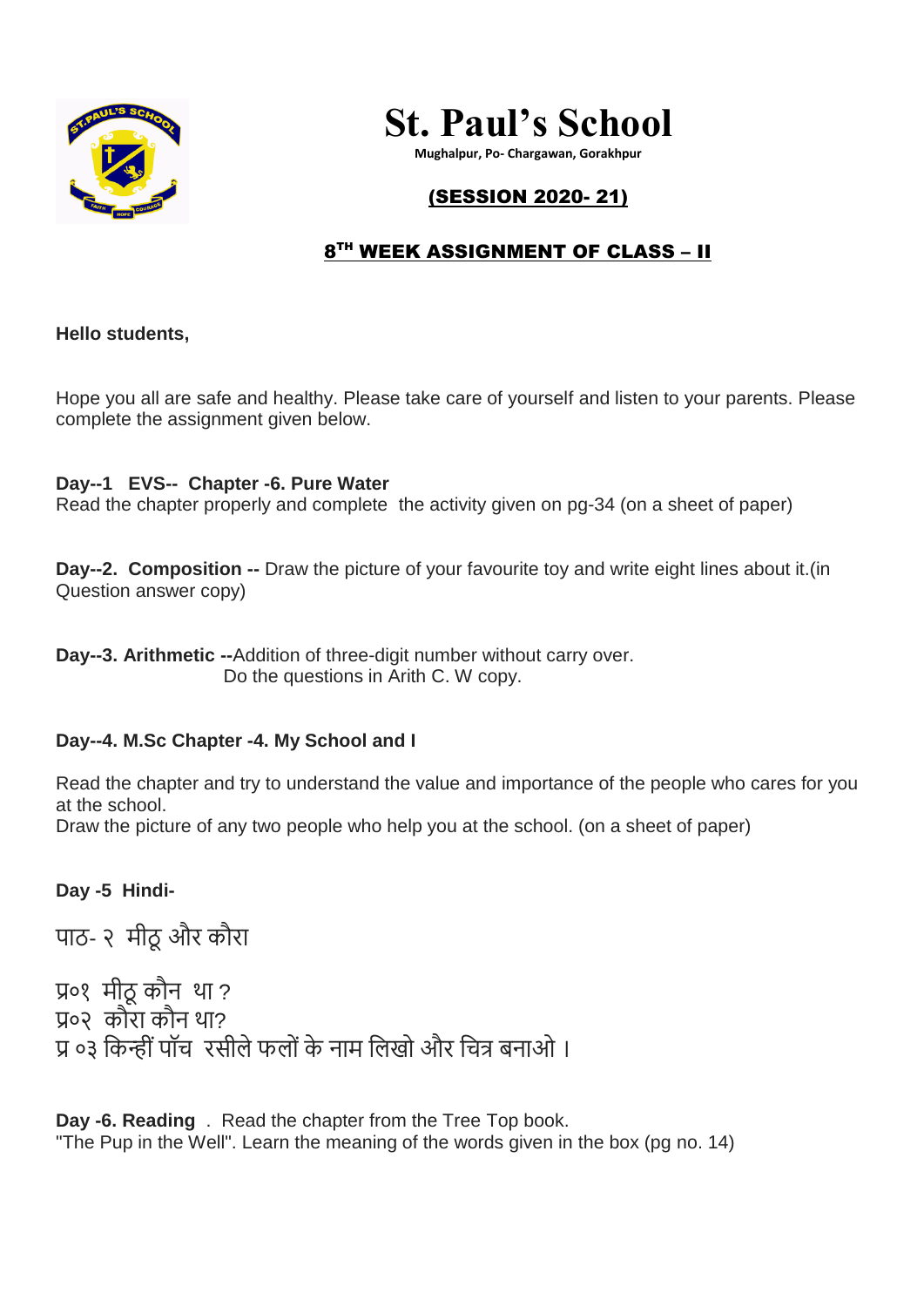

The water that we get from natural sources like ponds, rivers and lakes is not clean and not fit for drinking.

Many human activities make this water dirty. Such water becomes harmful for us and marine life.

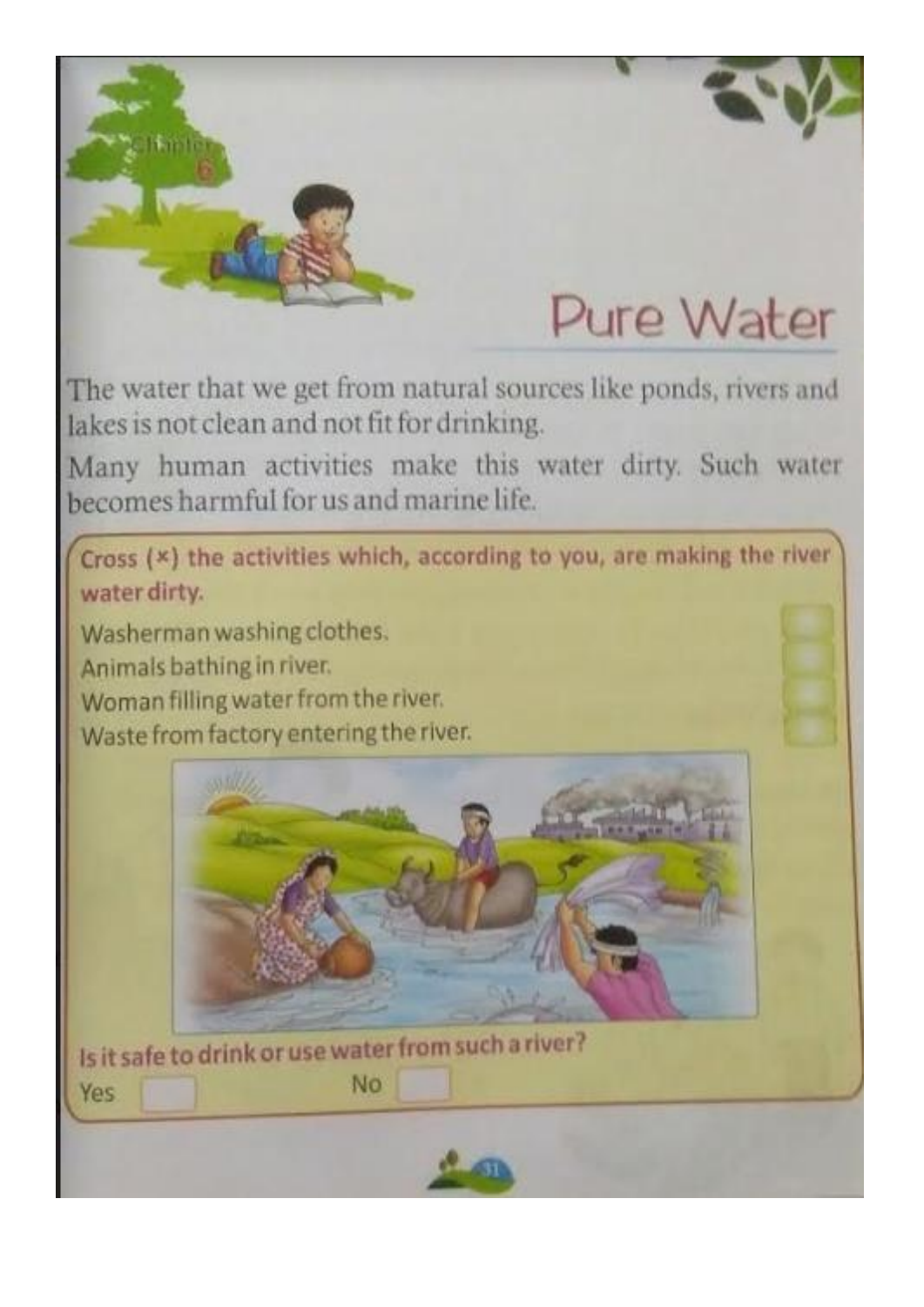Thus, some activities which make this water dirty or impute

- 1. Waste products from factories is thrown into rivers
- 2. Bathing animals
- 3. Washing clothes
- 3. Washing clothes<br>4. Throwing plastic bags or bottles and other wastes into  $r_{i\gamma_{\theta_0}}$

Making water impure by such activities is also called w Making water impure by such age into rivers also pollution. Discharge from sewage into rivers also pollute water of the rivers.

We should always drink clean water. Dirty or polluted water can make us sick and cause diseases like cholera, diarrhea and typhoid.

Water can be made fit for drinking in many ways.

Some people boil the water. Boiling kills all germs present in it. This is the best way of purifying water at home.

Some people purify water using water filters at home. These de water is also being purified using RO system.

# **Saving Water**

Every drop of water is very precious. We must not waste it. We should use it wisely.

Close the tap while brushing your teeth.

Repair or replace the leakingtan

Ir

b

v

rz

tż

 $\overline{c}$ 

p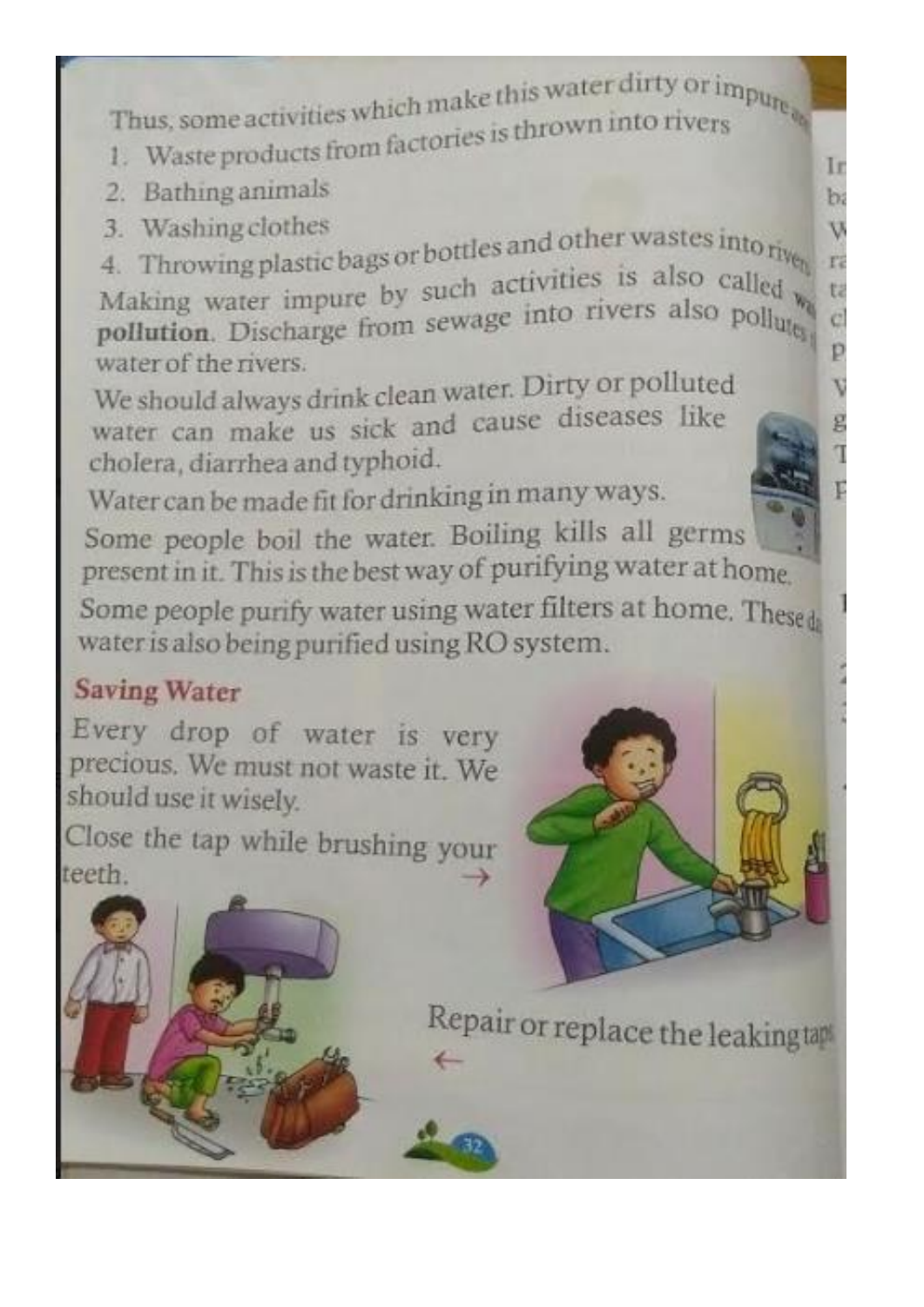Instead of shower, use a bucket for bathing.

We can also collect and save rainwater in buckets, drums and tanks. This water can be used for cleaning the house, watering the plants and washing clothes.



We should reuse water from kitchen to water the plants in garden.

The water left over in water bottles can also be used to water plants or given to pets.



- The water of ponds, rivers and lakes is not clean and not f 1. drinking.
- 2. Dirty water becomes harmful for us and marine life.
- 3. Dirty or polluted water can make us sick and cause dislike cholera, diarrhea and typhoid.
- Water can be boiled, filtered or purified using RO syste  $4.$ make it fit for drinking.

LET'S PRACTISE

5. Every drop of water is precious, we must not waste it.

## A. Tick the correct option

- 1. An example of a man-made source is
	- Tank a.
	- Stream  $b.$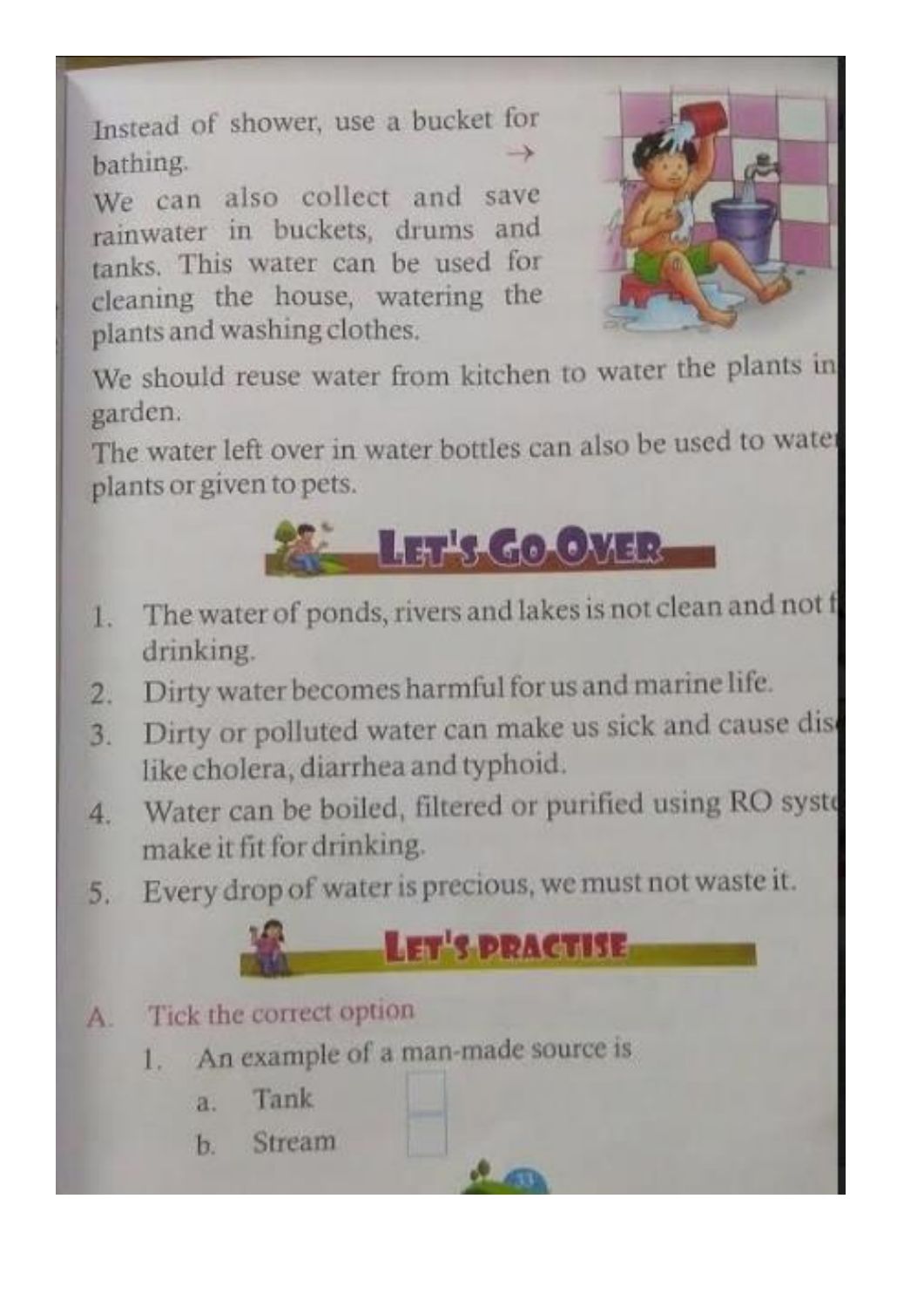# My School And I

# Answer these riddles.

I teach you in school and love you so, I help you learn and I help you grow.



In school together we learn and we play, And we grow together, day by day.

I water all the plants and make them grow, I want to tend them, more and more.





I sweep away the dust for you each day, To make your school clean for work and play.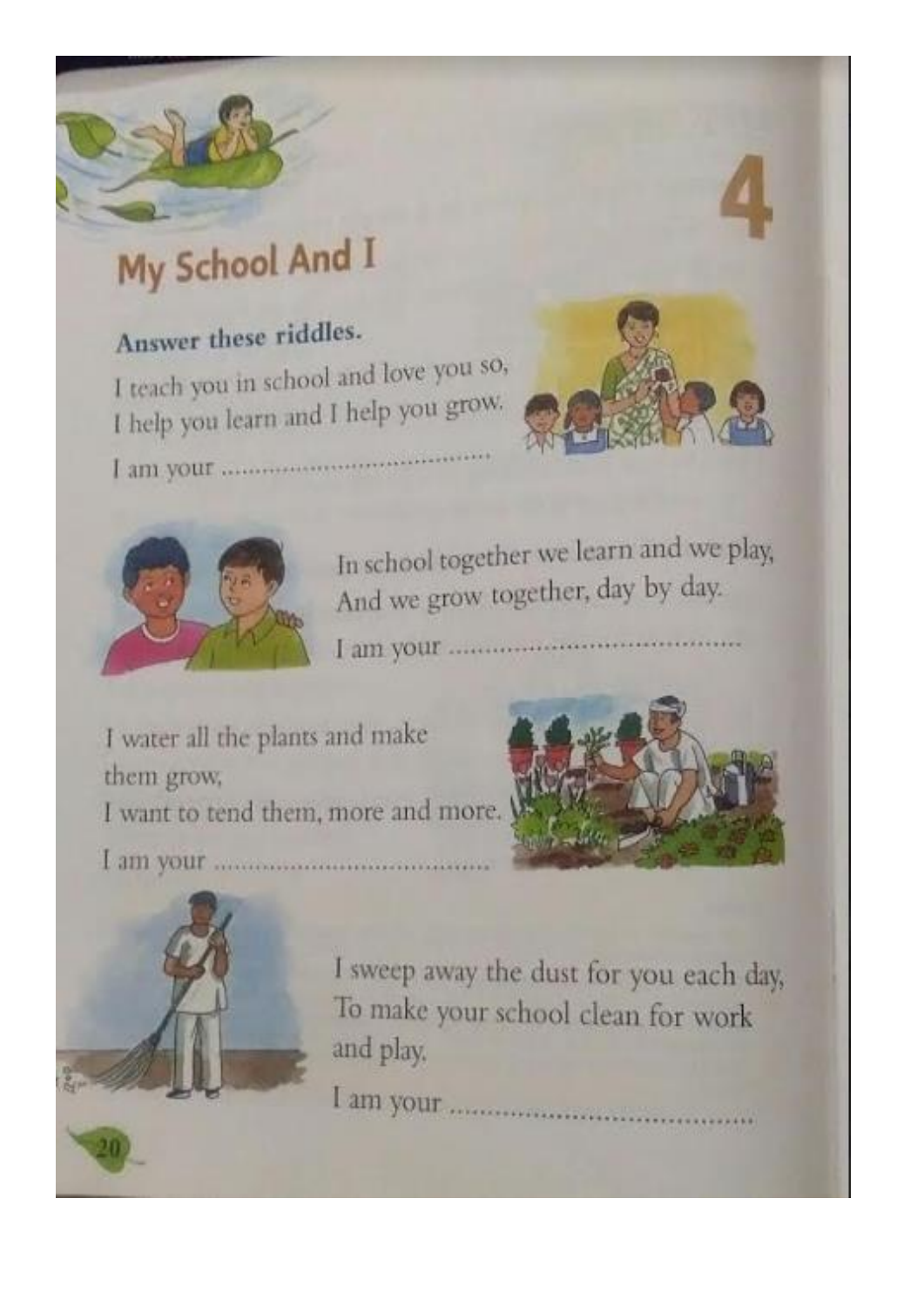Be not afraid, by now you should know, I guard your school from every foe.

I am your guide, so sincere and true, I sit in an office and I love you.

Write a riddle about anyone else who cares for you at school.



Take turns in asking the rest of the class your riddle.

Do you want to thank the people who care for you at school? Find out their names.

Invite them to your nextValue Education Class with a card. Use pencil shavings to make the flower. Each of you sign the card.

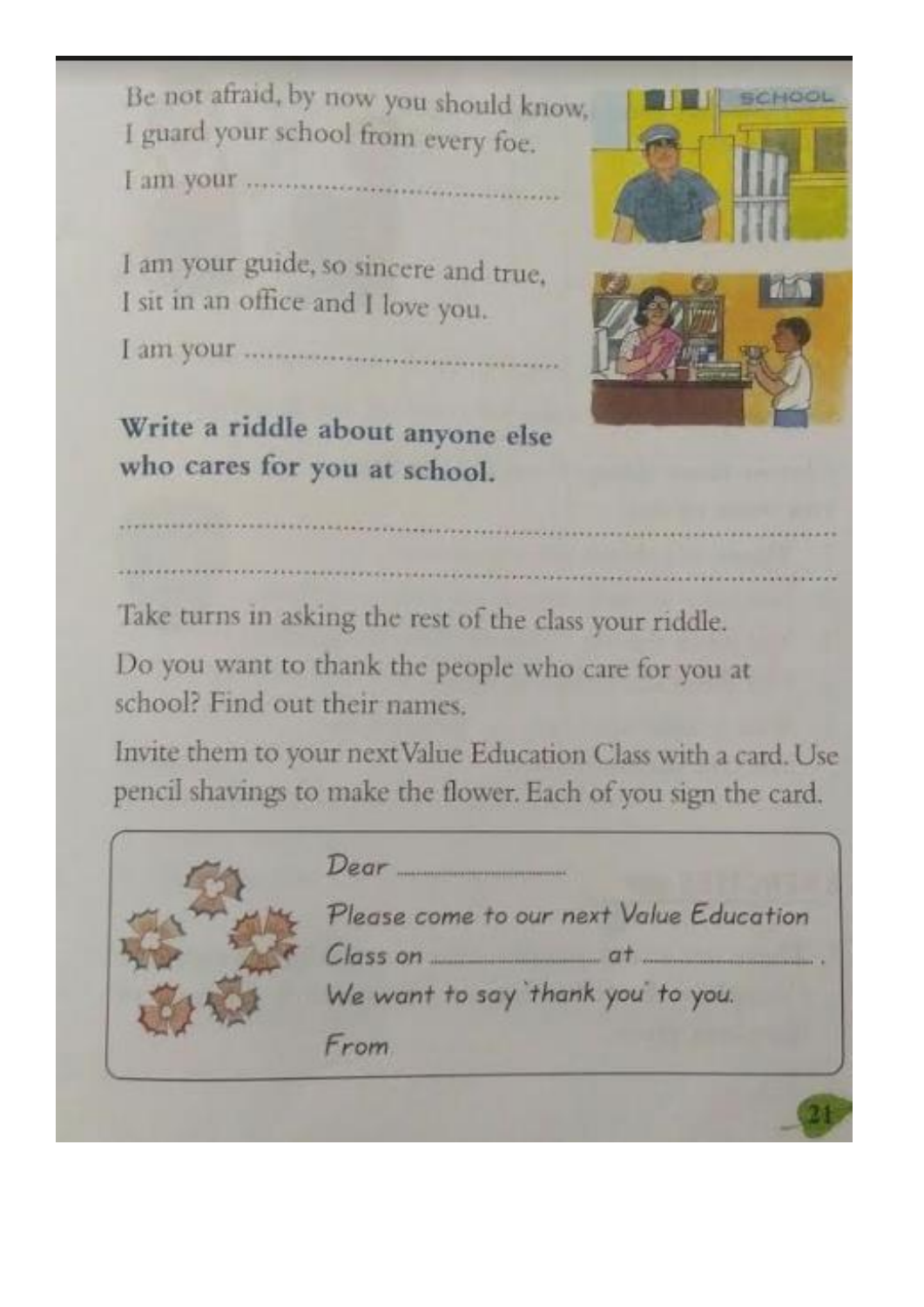# Practise this song to sing to your guests.

We thank you, we do, We too care for you, We thank you dear ............................

And may God bless you.



Welcome your guests. Sing the 'thank you' song for them. Do you want to help those who care for you in school?

# Choose three things from the list that you want to do.

- 1. Throw all rubbish into the dustbin.
- Not leave dusty footprints on desks and chairs.  $2.$
- Not pluck flowers and leaves from the garden.  $3.$
- 4. Not shout and scream in class.
- 5. Wish people when you see them for the first time during the day.



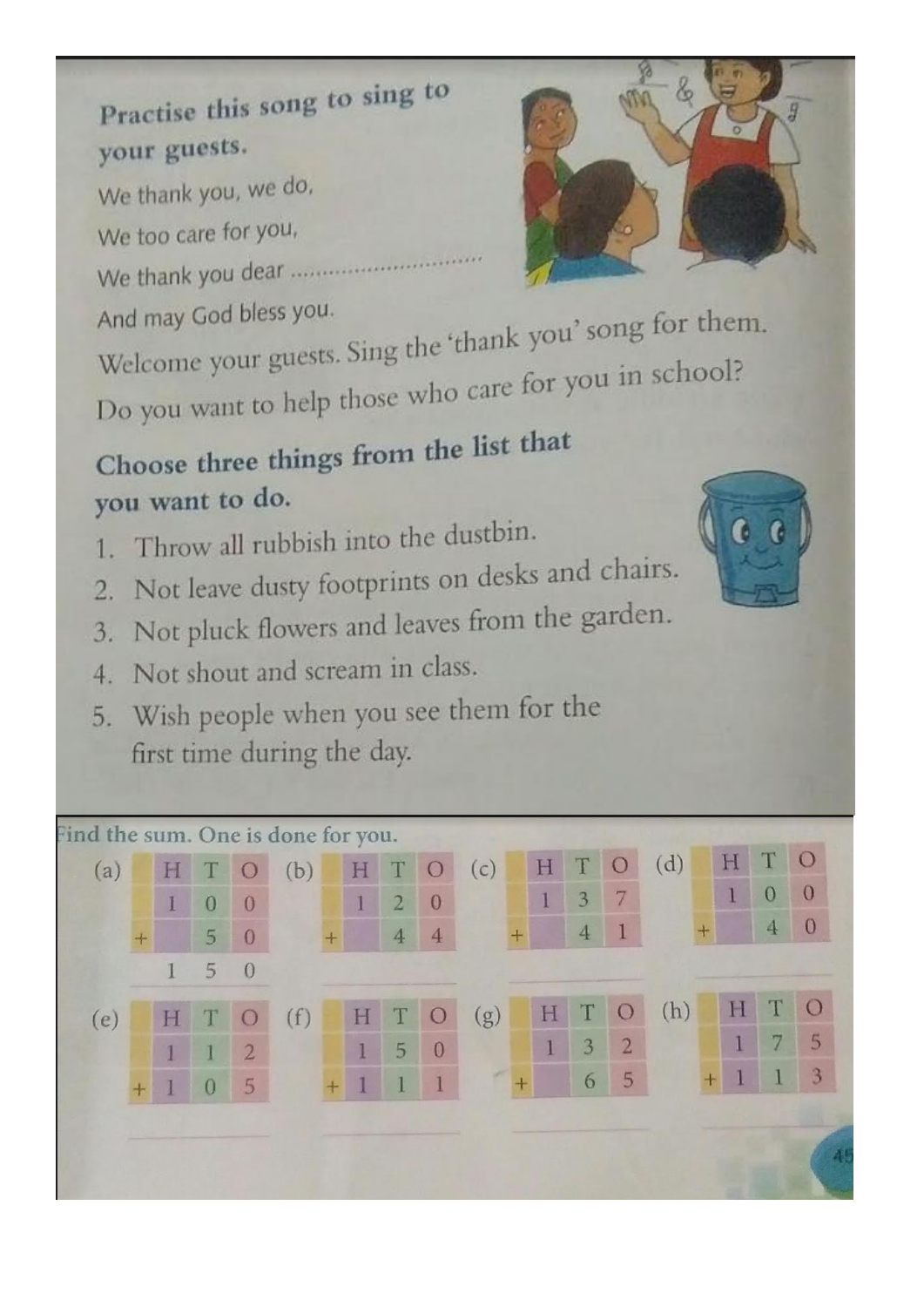